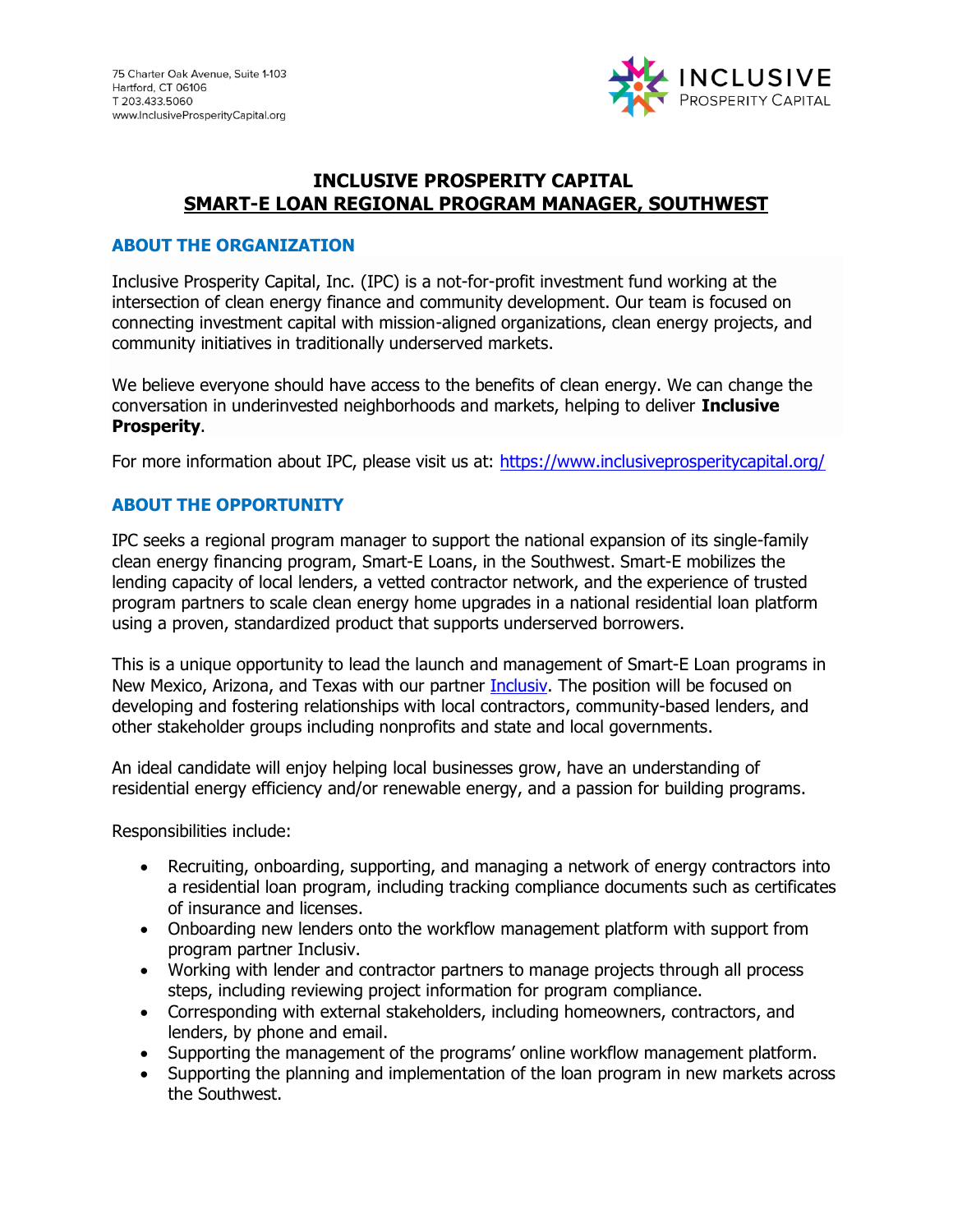• Creating monthly impact and grant reporting for program partners and funders.

## **QUALIFICATIONS**

### **Education:**

The ideal candidate will have a Bachelor's degree in a related field and a minimum of 5 years of experience working in a customer-oriented program administration role, with special consideration given to candidates with education and/or experience in the energy field.

### **Skills:**

IPC seeks candidates that exhibit both mission alignment and professional competency in the following areas:

- Demonstrated program implementation and management experience.
- Familiarity with single family energy programs and policies in the Southwest markets. Existing relationships a plus.
- Strong interpersonal skills involving the ability to work with staff and a variety of organizations, at all levels, internally and externally.
- Strong writing skills and the ability to communicate effectively, tactfully, and courteously through oral and written communications.
- Ability to facilitate communication with contractors, lenders, and other stakeholders.
- Knowledge of and direct experience with project tracking, with particular emphasis on customer support and application processing in the clean energy or financial services sectors.
- Strong organization skills, attention to detail, and demonstrated ability to perform multiple tasks simultaneously.
- Proficient in Microsoft Office Suite, particularly Excel.
- Knowledge of customer relationship management (e.g., Salesforce) and/or workflow applications preferred but not required.
- Willingness to learn about new energy-related technologies and financial products.
- Experience with grant administration a strong plus.

Above all, an ideal candidate will be eager to learn and grow in a collaborative fast-paced team environment.

# **WHAT WE OFFER**

- The position will be a combination of remote and on-site work in New Mexico or Arizona, with an opportunity to have a workspace at an Inclusiv member's office if needed.
- Competitive compensation package commensurate with experience and skills, ranging between \$75,000 – \$100,000
- A commitment to work-life balance with flexible, generous time-off policies (13 paid holidays, three weeks of vacation time - increasing with years of service, other personal time off, including for voting and community service).
- Generous benefits package including health insurance covering medical, dental and vision, 401K with a 6% employer match, tuition reimbursement for continuing education, and paid parental leave.